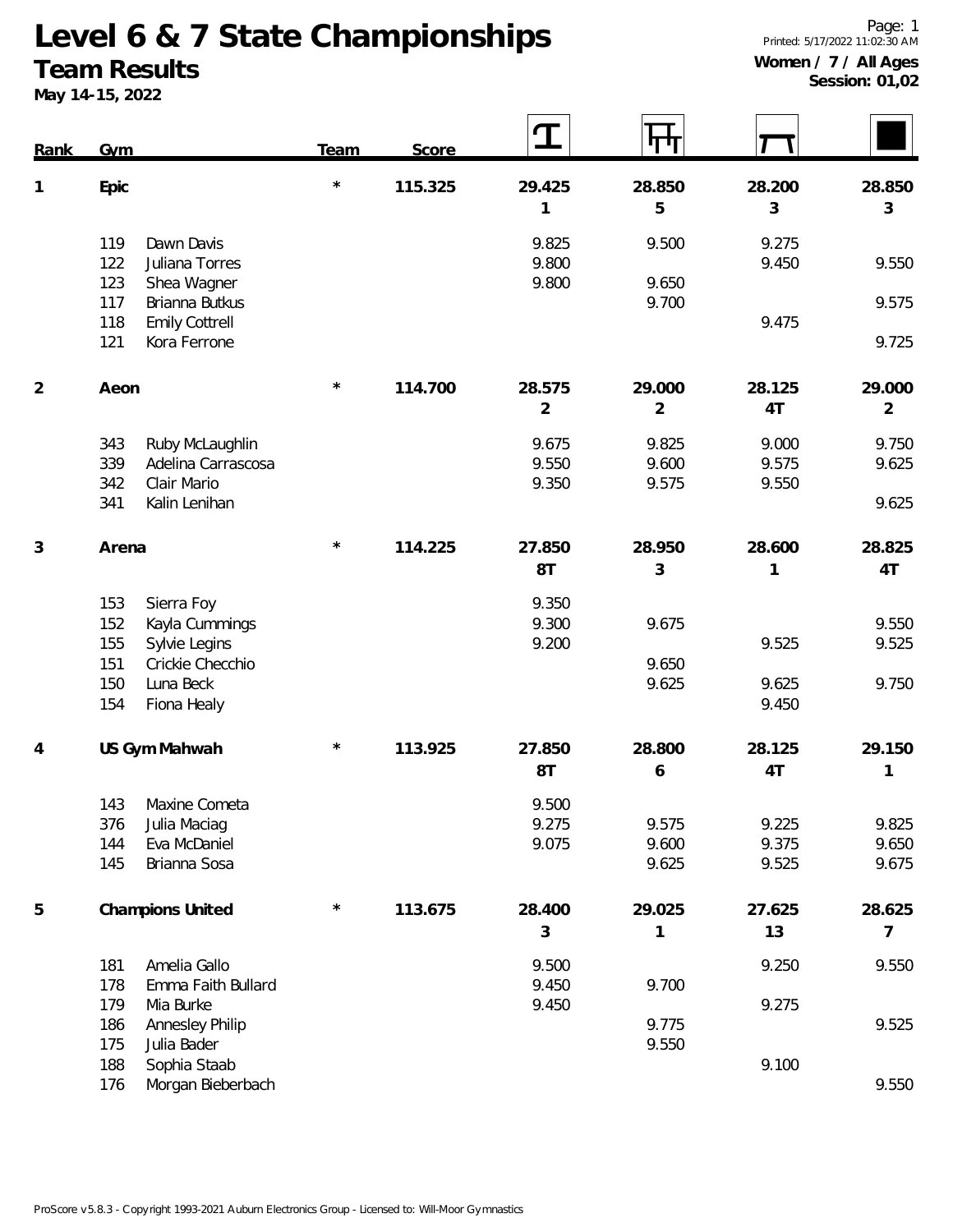## **Team Results**

**May 14-15, 2022**

<u>ran</u>

 $\overline{\phantom{a}}$  $\Box$ 

 $\overline{ }$ 

| Rank           | <b>Gym</b> |                                         | Team       | Score   |                | <b>44</b>      |                |                  |
|----------------|------------|-----------------------------------------|------------|---------|----------------|----------------|----------------|------------------|
| 6              |            | Will-Moor                               |            | 113.475 | 28.075         | 28.900         | 28.125         | 28.375           |
|                |            |                                         |            |         | 5              | 4              | 4T             | 10T              |
|                | 132<br>128 | Gia Medoro<br>Anabelle Ballard          |            |         | 9.450<br>9.400 | 9.625          | 9.275          | 9.650            |
|                | 134        | Hana Waters                             |            |         | 9.225          |                | 9.550          |                  |
|                | 130        | Molly Brown                             |            |         |                | 9.775          |                | 9.400            |
|                | 129        | Ava Bove                                |            |         |                | 9.500          | 9.300          | 9.325            |
| $\overline{7}$ | Envision   |                                         | $\star$    | 113.425 | 28.050         | 28.725         | 28.250         | 28.400           |
|                |            |                                         |            |         | 6              | 7              | $\overline{2}$ | 9                |
|                | 351        | Laila King                              |            |         | 9.500          |                | 9.525          | 9.500            |
|                | 349        | Daniella Bichinque                      |            |         | 9.300          |                |                |                  |
|                | 353        | Addison Lloyd                           |            |         | 9.250          |                | 9.375          |                  |
|                | 352        | Mallory LeBlanc                         |            |         |                | 9.775<br>9.625 | 9.350          |                  |
|                | 354<br>350 | Jaelyn Machon<br><b>Emily Dougherty</b> |            |         |                | 9.325          |                | 9.300            |
|                | 356        | Kenya Zotolla                           |            |         |                |                |                | 9.600            |
|                |            |                                         |            |         |                |                |                |                  |
| 8              | Action     |                                         | $\star$    | 112.100 | 27.325         | 27.950         | 28.125         | 28.700           |
|                |            |                                         |            |         | 13             | 9              | 4T             | $\boldsymbol{6}$ |
|                | 163        | Alicia Nikishina                        |            |         | 9.650          | 9.500          | 9.425          | 9.675            |
|                | 164        | Meara Rabbitt                           |            |         | 8.850          | 9.200          | 9.350          | 9.725            |
|                | 161        | Izzie Block                             |            |         | 8.825          |                |                | 9.300            |
|                | 162        | Cheridan Huesser                        |            |         |                | 9.250          | 9.350          |                  |
| 9              | HOH        |                                         | $\star$    | 111.725 | 27.750         | 27.925         | 28.050         | 28.000           |
|                |            |                                         |            |         | 10             | 10T            | 8              | 15               |
|                | 370        | Sophia Salvatore                        |            |         | 9.400          | 9.150          | 9.500          | 9.500            |
|                | 369        | Natalie Ramos                           |            |         | 9.200          | 9.600          | 9.325          | 9.250            |
|                | 371        | Jia Soolgiri                            |            |         | 9.150          | 9.175          | 9.225          |                  |
|                | 368        | Lucy Logan                              |            |         |                |                |                | 9.250            |
| 10             | Spartan    |                                         | $\star$    | 111.350 | 27.500         | 27.825         | 27.675         | 28.350           |
|                |            |                                         |            |         | 11T            | 12             | 12             | 12               |
|                | 320        | Addison Paulson                         |            |         | 9.400          | 9.150          | 9.375          | 9.475            |
|                | 322        | Cameron Unkel                           |            |         | 9.150          | 9.300          | 9.500          | 9.400            |
|                | 319        | Mia Giordano                            |            |         | 8.950          |                |                | 9.475            |
|                | 321        | Kadence Paulson                         |            |         |                | 9.375          | 8.800          |                  |
| 11             |            | <b>Bright Stars</b>                     | $^{\star}$ | 111.325 | 27.500         | 27.450         | 28.000         | 28.375           |
|                |            |                                         |            |         | 11T            | 13             | 9              | 10T              |
|                | 108        | <b>Riley Tolson</b>                     |            |         | 9.350          | 9.300          | 9.550          | 9.600            |
|                | 106        | Lauren Cesari                           |            |         | 9.150          | 9.550          | 9.150          | 9.350            |
|                | 109        | Sadie Tucker                            |            |         | 9.000          | 8.600          | 9.300          | 9.425            |

 $\overline{\phantom{a}}$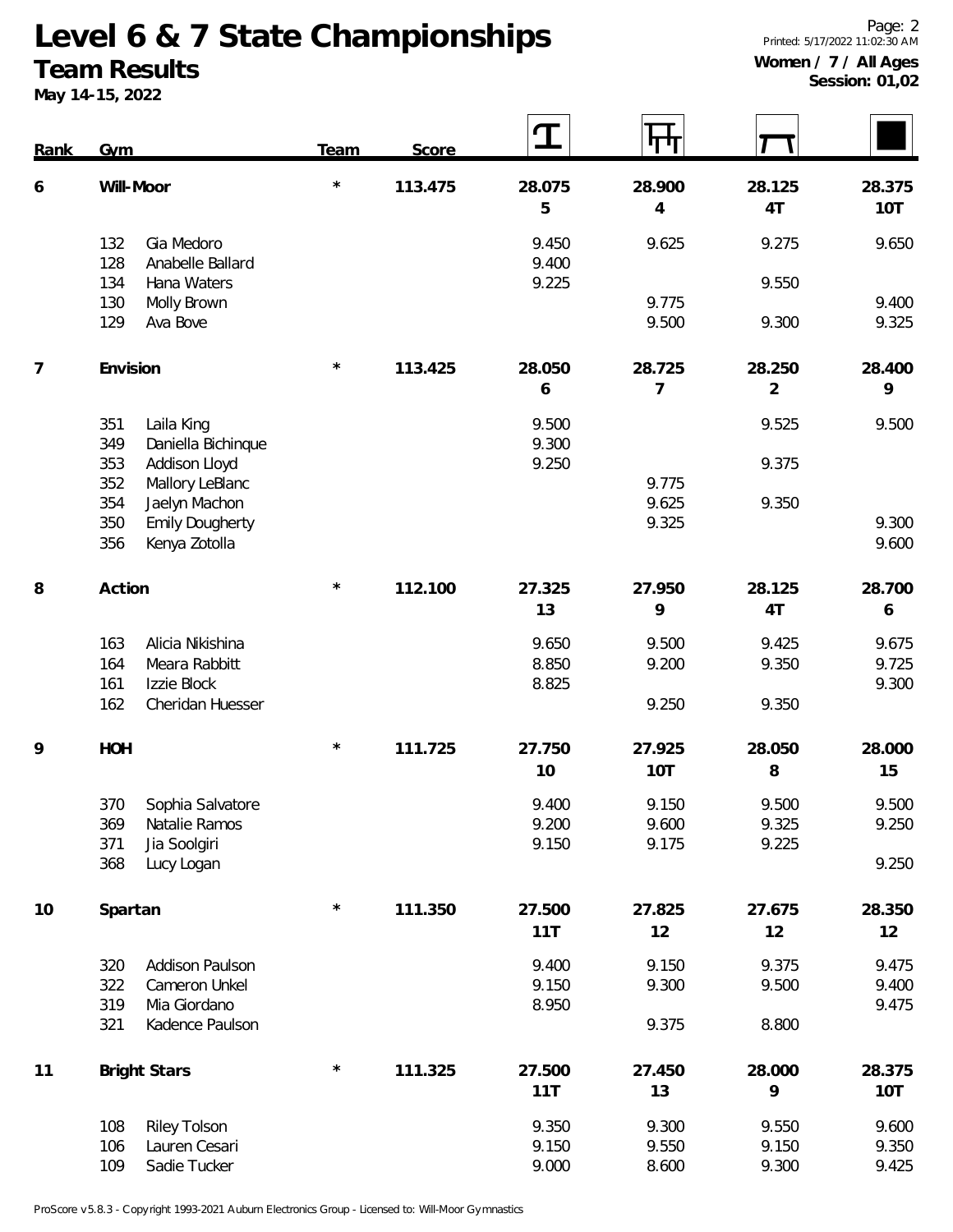#### **Team Results**

**May 14-15, 2022**

 $\mathcal{L}(\mathcal{L})$ 

| Rank | Gym        |                                       | <b>Team</b> | Score   | $\mathbf T$    | ரா             |        |        |
|------|------------|---------------------------------------|-------------|---------|----------------|----------------|--------|--------|
| 12   | Paramount  |                                       | $\star$     | 111.225 | 27.950         | 27.275         | 27.450 | 28.550 |
|      |            |                                       |             |         | 7              | 15             | 14     | 8      |
|      | 111        | Sofia Carreira                        |             |         | 9.400          | 8.950          |        | 9.450  |
|      | 110        | Sophie Candia                         |             |         | 9.300          |                | 9.250  | 9.725  |
|      | 112<br>113 | Helen Dailey<br><b>Brooke Hibbard</b> |             |         | 9.250          | 9.325<br>9.000 | 9.100  |        |
|      |            |                                       |             |         |                |                | 9.100  | 9.375  |
| 13   |            | Northern Elite                        | $\star$     | 110.950 | 27.200         | 27.925         | 27.850 | 27.975 |
|      |            |                                       |             |         | 15T            | 10T            | 10     | 16     |
|      | 170        | Amelia Hornung                        |             |         | 9.100          |                |        |        |
|      | 171        | Christiana Lipka                      |             |         | 9.100          |                |        |        |
|      | 173        | Eva Grace Simcik                      |             |         | 9.000          | 9.200          | 9.400  | 9.375  |
|      | 169        | Gabriella Fitzsimmons                 |             |         |                | 9.425          | 9.200  | 9.300  |
|      | 172        | Avery Schroeder                       |             |         |                | 9.300          | 9.250  | 9.300  |
| 14   | Premier    |                                       | $\star$     | 110.825 | 26.950         | 27.250         | 27.800 | 28.825 |
|      |            |                                       |             |         | <b>18T</b>     | 16             | 11     | 4T     |
|      | 346        | Francesca Patino                      |             |         | 9.050          | 8.750          | 9.375  | 9.700  |
|      | 344        | Alexandra Ho                          |             |         | 9.050          |                | 9.275  | 9.650  |
|      | 345        | Luciana Panaccione                    |             |         | 8.850          | 9.225          | 9.150  | 9.475  |
|      | 348        | M.L. Winston                          |             |         |                | 9.275          |        |        |
| 15   |            | North Stars                           | $\star$     | 110.350 | 27.300         | 28.575         | 26.350 | 28.125 |
|      |            |                                       |             |         | 14             | 8              | 17     | 14     |
|      | 140        | Nadia Migliaccio                      |             |         | 9.450          | 9.625          | 9.400  | 9.200  |
|      | 139        | Ashlyn Cummings                       |             |         | 9.100          | 9.450          | 8.300  | 9.675  |
|      | 138        | Addison Allen                         |             |         | 8.750          | 9.500          | 8.650  | 9.250  |
| 16   |            | Tumble Techs                          | $\star$     | 109.900 | 27.050         | 27.350         | 27.325 | 28.175 |
|      |            |                                       |             |         | 17             | 14             | 15     | 13     |
|      | 101        | Alexis Cardona                        |             |         | 9.050          | 8.950          | 9.200  | 9.325  |
|      | 102        | Marley Feldmann                       |             |         | 9.000          | 8.850          | 9.100  | 9.500  |
|      | 103        | Lily Jenkins                          |             |         | 9.000          | 9.550          |        | 9.350  |
|      | 104        | Kylie Turco                           |             |         |                |                | 9.025  |        |
| 17   |            | Precision                             | $\star$     | 107.600 | 28.150         | 25.750         | 25.850 | 27.850 |
|      |            |                                       |             |         | $\overline{4}$ | 18             | 19     | 17     |
|      | 166        | Kaleigh Lukowitz                      |             |         | 9.750          | 7.775          | 9.000  | 8.950  |
|      | 165        | Isabella Cox                          |             |         | 9.250          | 9.475          | 8.075  | 9.550  |
|      | 167        | Ainsley Ward                          |             |         | 9.150          | 8.500          | 8.775  | 9.350  |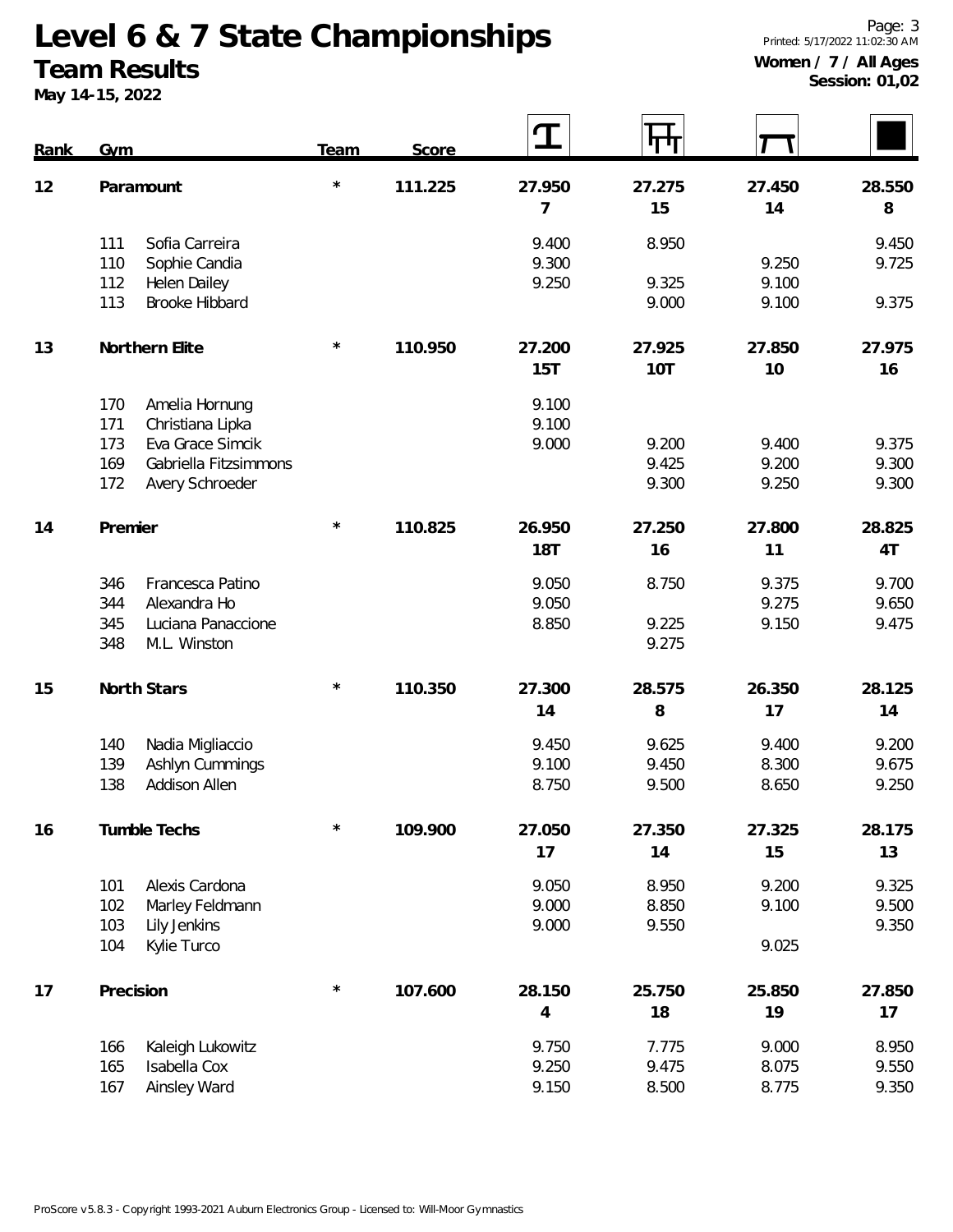#### **Team Results**

**May 14-15, 2022**

| Rank | Gym                                                                       | Team    | Score   | T                       |                         |                         |                         |
|------|---------------------------------------------------------------------------|---------|---------|-------------------------|-------------------------|-------------------------|-------------------------|
| 18   | Magma                                                                     | $\star$ | 106.825 | 27.200<br>15T           | 25.650<br>19            | 26.425<br>16            | 27.550<br>18            |
|      | Morgan Holley<br>193<br>Marissa Pizzie<br>194<br>Daphne Georgiades<br>192 |         |         | 9.250<br>9.050<br>8.900 | 8.750<br>8.850<br>8.050 | 8.700<br>8.850<br>8.875 | 9.000<br>9.375<br>9.175 |
| 19   | La Gymnastique                                                            | $\star$ | 106.275 | 26.950<br><b>18T</b>    | 26.125<br>17            | 26.325<br>18            | 26.875<br>19            |
|      | Kimberly Chin<br>135<br>Maahi Tilak<br>137<br>136<br>Gianna Kuzma         |         |         | 9.100<br>9.000<br>8.850 | 8.875<br>8.550<br>8.700 | 8.700<br>8.950<br>8.675 | 8.850<br>9.025<br>9.000 |
| 20   | Sunburst                                                                  | $\star$ | 75.375  | 18.975<br>20            | 18.325<br>21            | 18.800<br>20            | 19.275<br>20            |
|      | Yana Evteeva<br>159<br>158<br>Claudia Branco                              |         |         | 9.650<br>9.325          | 8.825<br>9.500          | 9.525<br>9.275          | 9.800<br>9.475          |
| 21   | Atlantic Coast                                                            | $\star$ | 73.850  | 18.925<br>21            | 18.250<br>22            | 18.375<br>22            | 18.300<br>23            |
|      | 126<br>Tina Prosser<br>379<br>Makynna Cottemond                           |         |         | 9.625<br>9.300          | 9.450<br>8.800          | 9.000<br>9.375          | 9.400<br>8.900          |
| 22   | Shields                                                                   | $\star$ | 73.575  | 18.075<br>23            | 17.675<br>23            | 18.700<br>21            | 19.125<br>21            |
|      | 148<br><b>Truth Aponte</b><br>149<br><b>Emily Minetti</b>                 |         |         | 9.050<br>9.025          | 9.675<br>8.000          | 9.425<br>9.275          | 9.700<br>9.425          |
| 23   | Star Bound                                                                | $\star$ | 71.700  | 18.750<br>22            | 16.650<br>25            | 17.825<br>25            | 18.475<br>22            |
|      | Mackenzie Gramble<br>146<br>147<br>Carly Ruegger                          |         |         | 9.600<br>9.150          | 8.700<br>7.950          | 9.200<br>8.625          | 9.375<br>9.100          |
| 24   | Indigo                                                                    | $\star$ | 71.575  | 17.800<br>25            | 18.425<br>20            | 17.900<br>24            | 17.450<br>25            |
|      | Ella Grondin<br>189<br>Jacqueline Sini<br>190                             |         |         | 9.000<br>8.800          | 9.325<br>9.100          | 9.250<br>8.650          | 8.650<br>8.800          |
| 25   | HOH M                                                                     | $\star$ | 71.350  | 18.050<br>24            | 16.825<br>24            | 18.225<br>23            | 18.250<br>24            |
|      | Jenna Cutrone<br>304<br>305<br>Sophia Lupino                              |         |         | 9.200<br>8.850          | 9.000<br>7.825          | 9.200<br>9.025          | 9.250<br>9.000          |